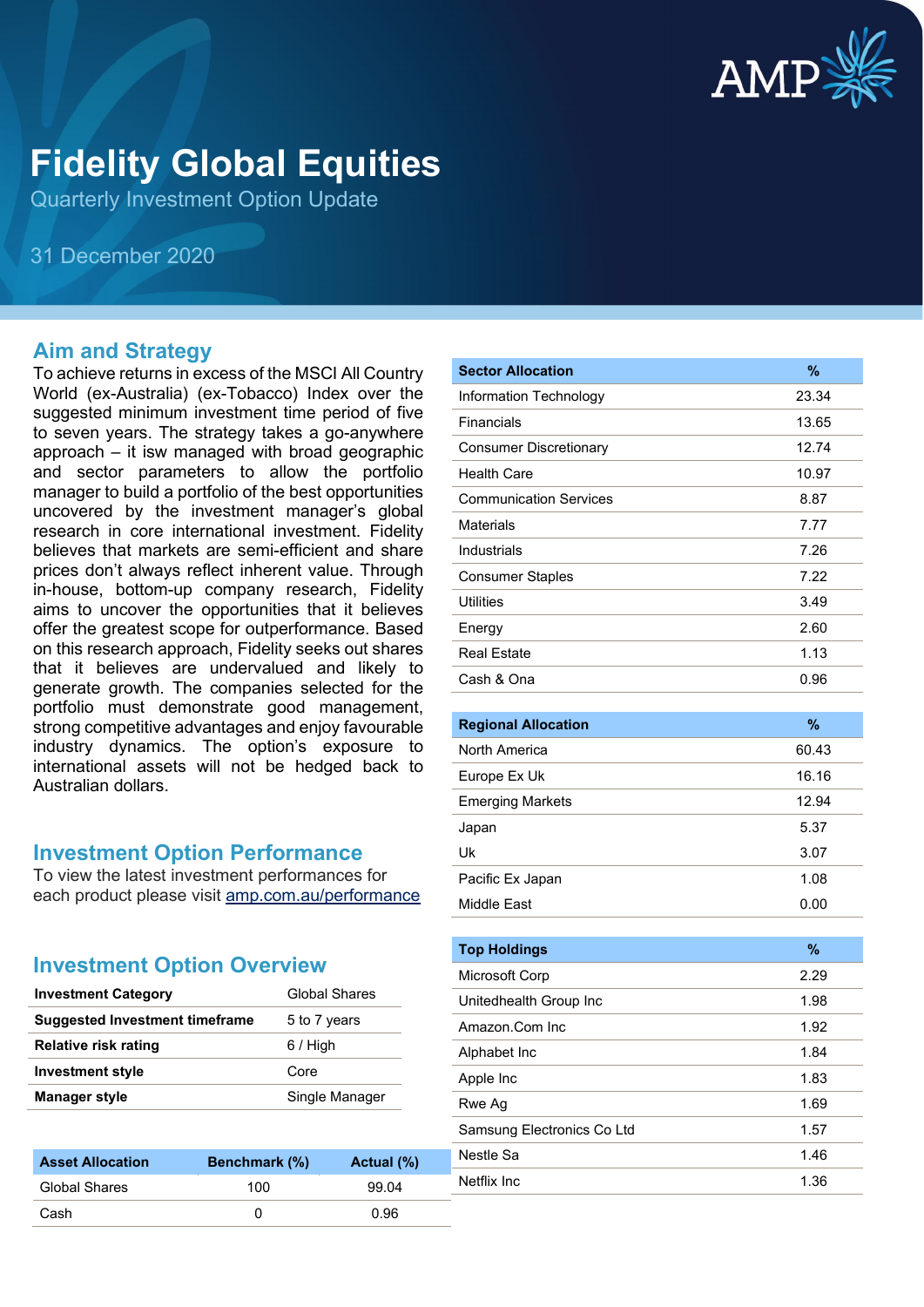#### **Investment Option Commentary**

The investment option generated positive returns and outperformed the index. Strong security selection in the I.T. and industrials sectors added value, while certain communication services holdings detracted from returns. Steel and mining company ArcelorMittal rallied after a stock upgrade boosted investor sentiment. It maintains attractive valuations with reduced balance sheet risk, increasing its potential to rebound strongly once the macroeconomic environment improves. Biotechnology major Nanostring Technologies outperformed amid accelerating revenue growth in its spatial platform GeoMx, coupled with upcoming new launches in the pipeline. Investors are optimistic about steady growth in its core business, as it benefits from high demand and market status for its differentiated spatial profiling instrument. Electronics manufacturer Flex reported solid quarterly results due to continued strength in its health care and solar segment. As a leader in the transformation of electronics manufacturing industry, the company has significant potential for margin expansion as well as strong cash flow generation. Videogame developer Unity Software delivered robust revenues driven by superior technological innovation and increasing end user engagement. The company holds a strong leadership position in interactive and real time content creation, while it continues to benefit from robust growth in the gaming industry.

Gold mining company Agnico Eagle Mines came under pressure as declining gold prices weighed on returns. However, it is well positioned in the gold mining sector, with a diversified asset profile and a strong pipeline of opportunities that offers significant cash flows. Biotechnology major Regeneron Pharmaceuticals lagged in line with defensive sectors. Yet, it issued an upbeat guidance driven by its solid track record in innovation. Polish video game developer CD Projekt Red slid after numerous glitches were reported by players ahead of its launch.

#### **Market Commentary**

Global equities advanced during the quarter and continued to rally amid hopes of a swift economic recovery amid COVID-19 vaccine rollouts. Markets were buoyed by positive global developments including the signing of a post-Brexit trade deal and a fresh US fiscal stimulus package. Subsequent rollout of vaccination programmes in different countries fuelled optimism towards global growth and helped investors look through the concerns over a more infectious COVID-19 strain which kept markets volatile. US equities outperformed on the back of the bipartisan passing of a fiscal stimulus bill in Congress. The US Federal Reserve maintained its stance of support by announcing that it will continue with the current levels of quantitative easing.

Europe ex UK equities rose over the period bolstered by the start of a European wide vaccination programme. The European Central Bank also boosted its asset purchases as European Union leaders approved the landmark €1.8 trillion budget package including the €750 billion recovery fund. UK equities advanced after the Authorities approved the use of the Pfizer/BioNtech and Oxford/AstraZeneca vaccines. Investor sentiment was also lifted as the UK and the European Union finally agreed on a post-Brexit deal. Japanese equities rallied during the quarter amid vaccine breakthroughs supported by developments suggesting progress in the global fight against the COVID-19 virus. Elsewhere, emerging markets registered their strongest returns as the US dollar weakened and rising commodity prices benefited net exporters. Against this backdrop, energy and financials were the best performing sectors, while defensive sectors such as health care and consumer staples lagged markets.

### **Outlook**

The global economic backdrop remains uncertain with a new and more contagious strain of the COVID-19 virus upon us and the global economy will be held back by further lockdowns in the near term. While the unprecedented financial and monetary stimulus packages announced by governments worldwide have so far provided support, there are number of unknown variables which continue to weigh on market sentiment. With the COVID-19 vaccine being rolled out, markets are enthusiastic about a quick recovery.

The economic recovery is also highly dependent on Congress and the expectations of higher fiscal spending with increase in payments to households and higher infrastructure spending by incoming Joe Biden administration which should be positive for the markets. Going forward, I continue to maintain a flexible mindset to identify long term winners with sustainable pricing power to successfully navigate these changing times.